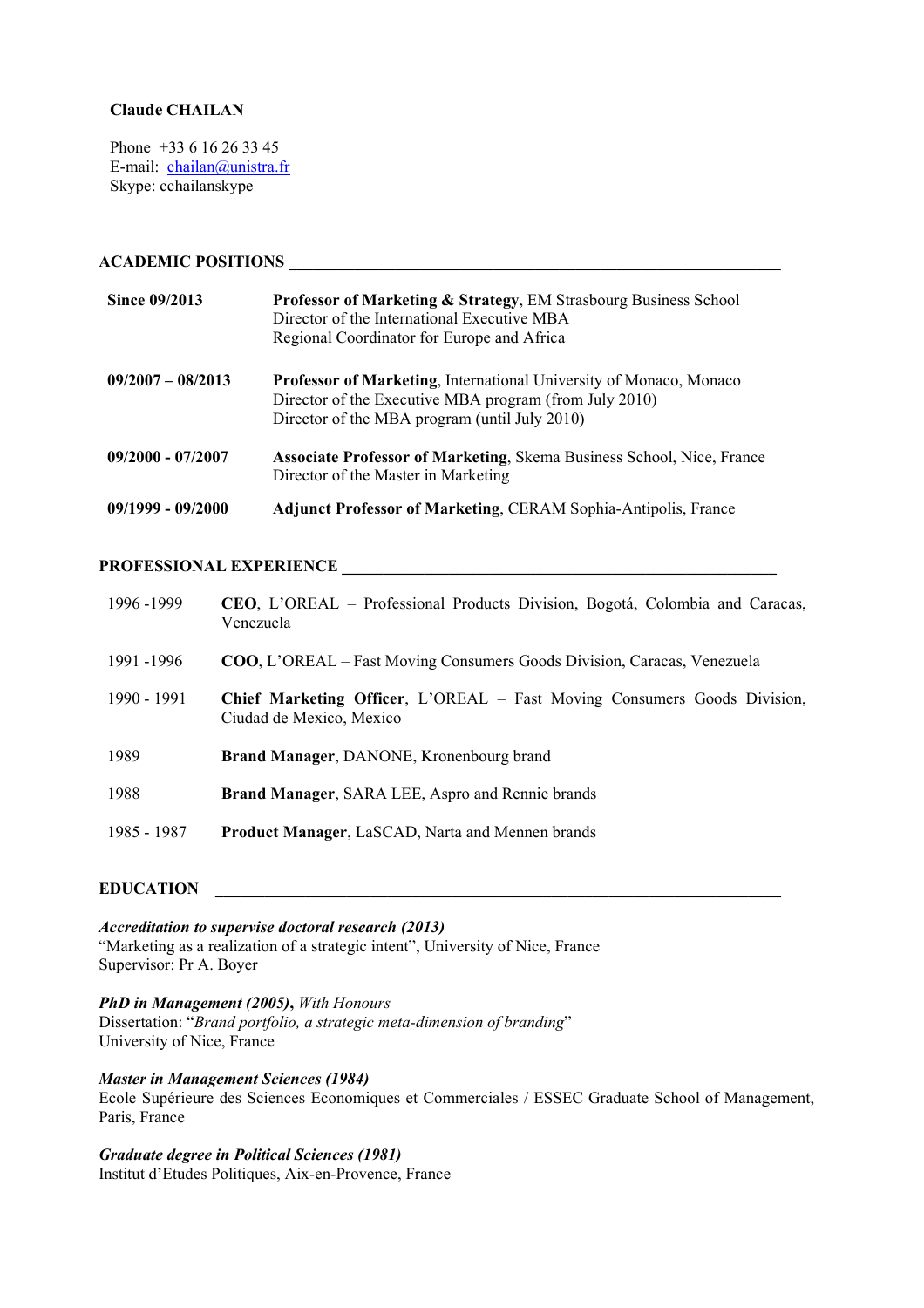# LANGUAGES

French, native Spanish, bilingual English, fluent, usual working language

## **MOST RECENT PUBLICATIONS**

## *Refereed Journals*

- **2019**, "A South-South perspective on emerging economy companies and institutional co-evolution: An empirical study on Chinese emerging multinationals in Africa", with D. Mazé, *International Business Review* (*under review*)
- **- 2019,** "Corporate political activity-based strategic agility in emerging markets: How Chinese companies preempt competition in Africa, with D. Mazé, *Journal of World Business,* (*under review*)
- **2018**, "Art as a means to recreate Luxury brands' rarity and value", *Journal of Business Research*, 85, 414- 423
- **- 2015**, "Branding from Emerging Countries: How to compete internationally?", *Critical Perspectives on International Business*, 11 (1), 54-71
- **2013**, "Creating Shared Value on a Global Scale: Possibilities for the United Nations' Engagement", *Journal of Competitiveness and Strategy*, January, vol. 3, 2-15, with M. Rixen and I. Böbel
- **2013**, "The influence of key capabilities on brand portfolio-based competitive advantage**"**, *International Journal of Trade and Global Markets*, 6 (2), 182-201
- **2011**, "Improving Global Competitiveness with Branding Strategy. Cases of Chinese and Emerging Countries' Firms", *Journal of Technology Management in China*, 6 (1), 84-96
- **2010**, "From an Aggregate to a Brands Network: A study of the Brand Portfolio at L'Oréal", *Journal of Marketing Management*, 26 (1), 74-89
- **2009**, "Brand Architecture and Brand Portfolio: A Clarification" *Euromed Journal of Business,* 4 (2), 173- 184
- **2008**, "Strategic Megabrand Management: does global uncertainty affect brands? A post-9/11 US/non-US comparison of the 100 biggest brands", *Journal of Product and Brand Management*, 17 (7), 436-452, with G. Suder and D. Suder
- **2008**, "Brand Portfolio and Competitive Advantage: An Empirical Study", *Journal of Product and Brand* Management, 17 (4), 254-264

### *Chapters in Book*

**- 2019**, "*The Making of the Zou Chuqu Strategy at the Brand Level"*, in J. Agarwal and T. Wu, *Editors*, Emerging Issues in Global Marketing: A Shifting Paradigm, Springer. With Regalado, O. and Mazé, D. *(under review)*

- **2014**, "*Preserving luxury exclusivity through arts*", with Valek, I. in: S. Reinecke, B. Berghaus and G. Müller-Stewens *Editors,* The Management of Luxury, Kogan Page, London, ISBN 978 0 7494 7166 8

- **2011**, "*Emerging Countries' Firms' Branding Strategy*", in: M. Marinov, Editor, "Internationalization of Emerging Economies and Firms", Palgrave McMillan, with F. Ille, ISBN 978 0 2303 4833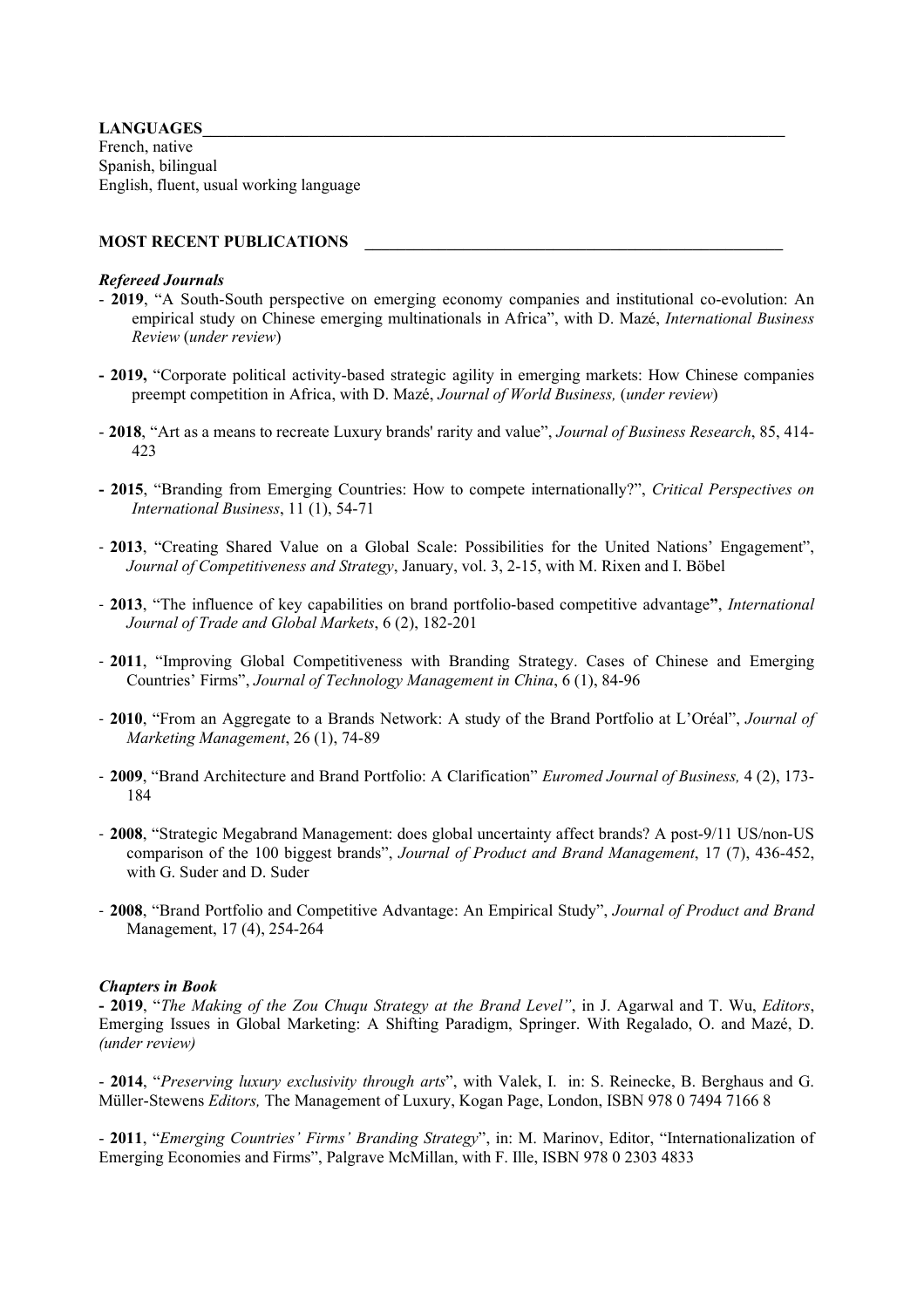- **2006**, "*Brand portfolio: a new marketing competency for diminishing strategic risks*", with L.P. Calderon-Moncloa in: G. Suder editor, "Corporate strategies under international terrorism and adversity", E. Elgar Pub., ISBN 978 1 84542 241 7

### *Case studies*

- **2019**, "*Repetto danses with success*", forthcoming
- **2017**, "*Havana Club: Cuban Ron Guerilla*", CCMP 1907M03
- **2012**, *"S.T. Dupont: Back to Brand"*, ECCH reference 512-051-1
- **2011**, *"Club Med: Is the Phoenix Rising from the Ashes?",* ECCH reference 511-060-1
- **2010**, *"Al Marsa Fisheries; Sustainability put into practice",* ECCH reference 310-200-1

### **ACADEMIC ACTIVITIES \_\_\_\_\_\_\_\_\_\_\_\_\_\_\_\_\_\_\_\_\_\_\_\_\_\_\_\_\_\_\_\_\_\_\_\_\_\_\_\_\_\_\_\_\_\_\_\_\_\_\_\_\_\_\_\_\_**

#### **Professional Contributions**

Member of the *Faculty of Assessors* of the Association of MBAs, AMBA

Country Director, Euromed Research Business Institute – EMRBI Member of the Editorial Board of Marketing & Management Member of the Editorial Board of the Journal de Investigación, ITESM, Mexico Member of the Editorial Board of the Revista de Negocios Internacionales, Colombia Reviewer, Journal of Business Research Reviewer, Journal of Marketing Management Reviewer, Journal of Consumer Behaviour Reviewer, Journal of Brand Management Reviewer, Marketing Intelligence and Planning Reviewer, International Journal of Emerging Markets

## **Specialisms and research interests**

**International Business** including issues such as: Marketing in and from emerging countries Globalisation and intercultural management

**The links between marketing and strategy**, particularly: Business Models International Brand Management issues Brand portfolios Arts and Marketing

## **Courses taught, past three years**

All courses taught in English, in French and in Spanish indiscriminately

|                                                                         | Under<br>graduate | <b>Masters</b> | MBA/<br><b>ExecMBA</b> | <b>DBA</b> |
|-------------------------------------------------------------------------|-------------------|----------------|------------------------|------------|
| Business Models: The New Frontier of Strategy                           |                   |                |                        |            |
| <b>Strategic Brand Management</b>                                       |                   |                |                        |            |
| <b>Luxury Brands Strategy</b>                                           |                   |                |                        |            |
| Value Creation in Emerging Markets and<br><b>Transitional Economies</b> |                   |                |                        |            |
| Dynamic Pricing and Revenue Management                                  |                   |                |                        |            |
| Marketing the right price                                               |                   |                |                        |            |